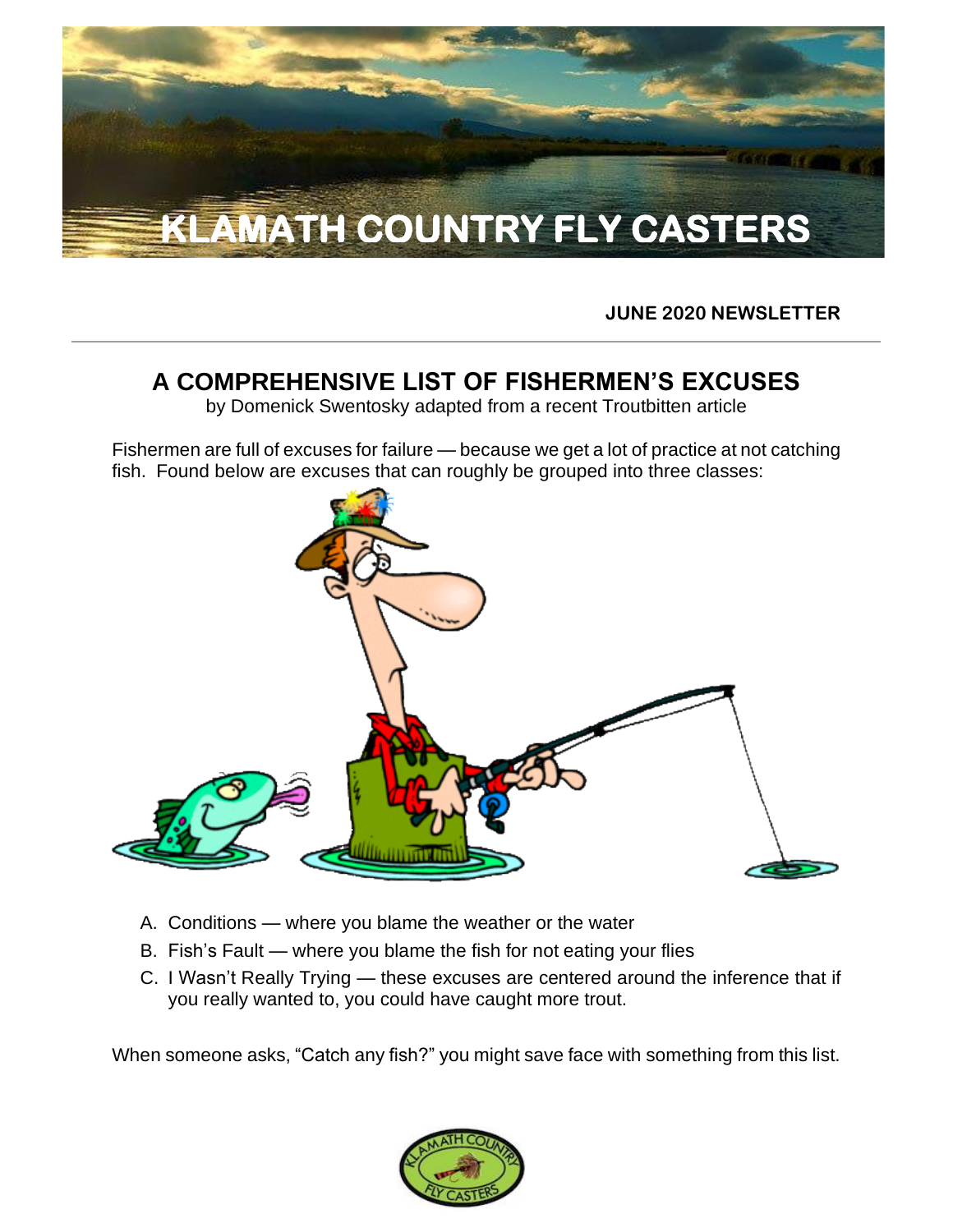#### 1. They just weren't hittin'. (The fish were off.)

This classic is a solid favorite, and it has some merit. No matter how well you fish, sometimes, the trout just don't want to play.

**2020**

#### 2. I lost my fly box, tippet, (other necessary gear) somewhere on the stream.

Good one. This might build some empathy in the heart of your questioner. And that might distract from the fact that you couldn't catch a trout.

#### 3. The water was too cold.

This one's overused. If the water is forty degrees or more, don't offer this excuse if you want others to take you seriously. But yeah, any temps in the thirties tend to put trout into lock-down mode.

#### 4. The water was too hot.

A summer staple, and a fair excuse. Trout experience the lazy days of summer the same as the rest of us. Feeding patterns are already limited, and when the water temps reach the high 60's, we don't fish for them anyway.

#### 5. I was trophy hunting.

Here's a way to make defeat sound intentional. Because, you see, you weren't actually trying to catch just any trout, you were after one big trout. So the moment you walked out the door today, you knew the odds were against you. Be sure to tell them that trophy hunting is a grind. See what I mean?

#### 6. The spinners never fell.

For the crew that sits on a streamside log with a cigar, waiting for consistent rise forms, here's a good excuse. Hey, you waited for the spinners to fall, but they never came down. This one sounds more educated or advanced than the next one, but they are similar.

7. The hatch never happened.

Another for the dry fly crowd. If you go to the river with one thing in mind — casting to risers — it's easy to be disappointed.

8. They were touchy today, with lots of flashes and false takes.

Blame the trout! Here's a good one. It allows you to mention all the trout that you almost caught. Talk about the fish that looked at your fly but didn't eat it. This excuse makes failure sound like some kind of success.

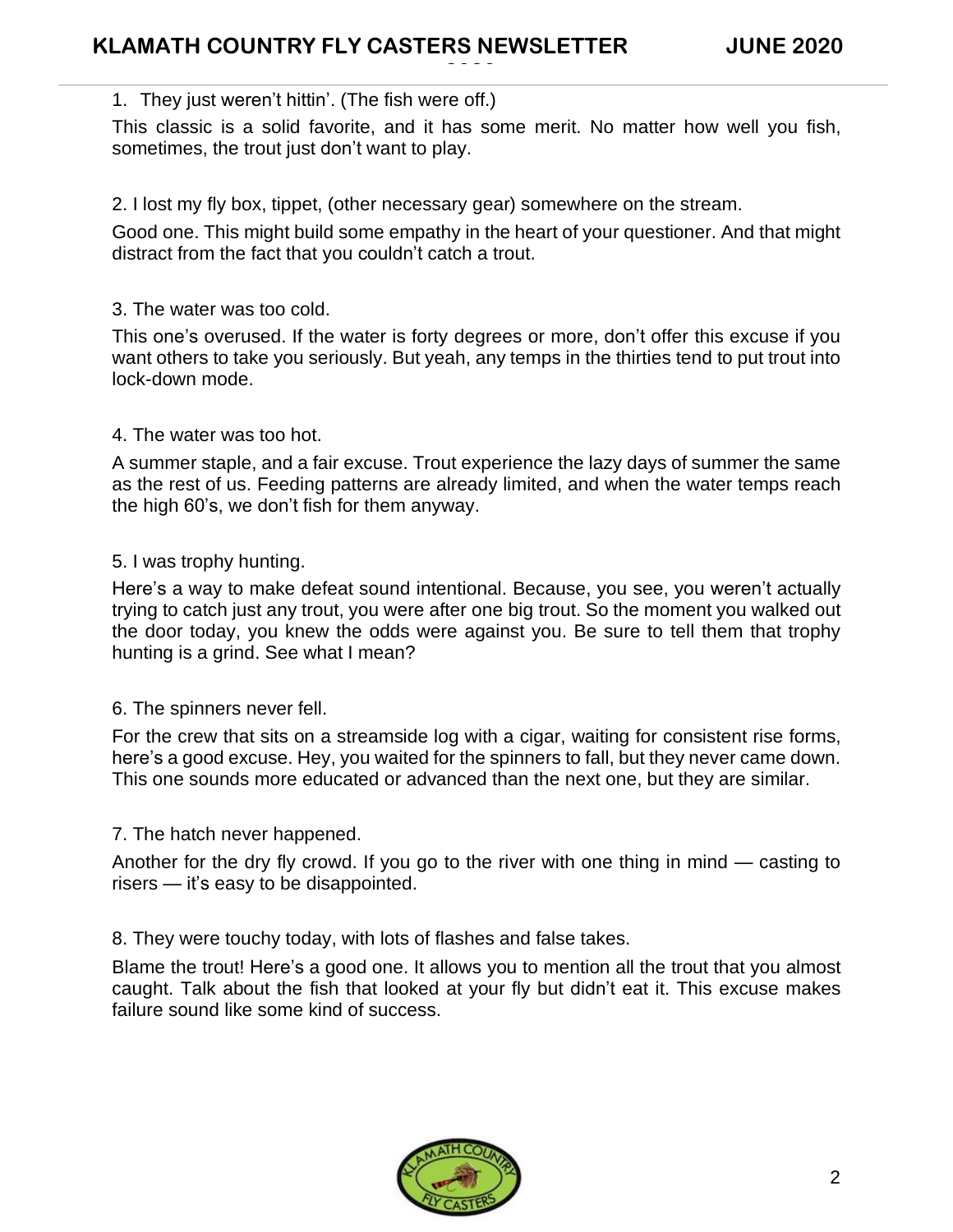#### 9. Too sunny.

This is one of the best excuses on the list. Trout like dreary days best. We learn that over time. And when the sun is upstream, with bright light in the trout's eyes, this excuse has merit.

**2020**

#### 10. The creek is all fished out.

My uncle used to chuckle about this one, when it was said about our local stocked streams just days after the season opener. Granted, eventually the population thins. But this excuse seems hollow. Try using that other explanation about the sun instead.

#### 11. They didn't stock the river this year.

When fishing for stocked trout, sometimes it does not pay to be ambitious. My friend, Brandon, always said this. And it's true. If stocked trout are your thing, you can't catch 'em if they don't exist. So, go where the stock truck goes.

#### 12. Water was too high.

Extra water makes fishing harder. But it doesn't necessarily turn off the bite. In fact, it may turn them on. Now, if high water comes with too much color . . .

#### 13. Water was too muddy.

Just like the high sun upstream, this is a fair excuse. So go ahead and fish in muddy water, because the expectations are always low, and your excuse is already built-in.

#### 14. I couldn't figure out what they were taking.

At first, this sounds like the most honest excuse on the list. I mean, sometimes, it's best to simply admit defeat, right? So making it sound like trout are smart enough to selectively take just one food item in the drift boosts the challenge level for this whole thing. Blame the fish, and the uninitiated will believe it.

#### 15. They were hittin' short.

This one's a holdover from my bait fishing days. It usually means the angler was slow on the hook set. Then again, trout do slash and posture at streamers a lot, and sometimes there's nothing you can do to seal the deal. (Make sure to add that last part in with your excuse.)

#### 16. They kept coming unbuttoned.

This might be a statement of fact, but it's not much of an excuse. If you were losing trout all day, try to offer a reason why they all came unhooked before making it to hand. You can do better than this.

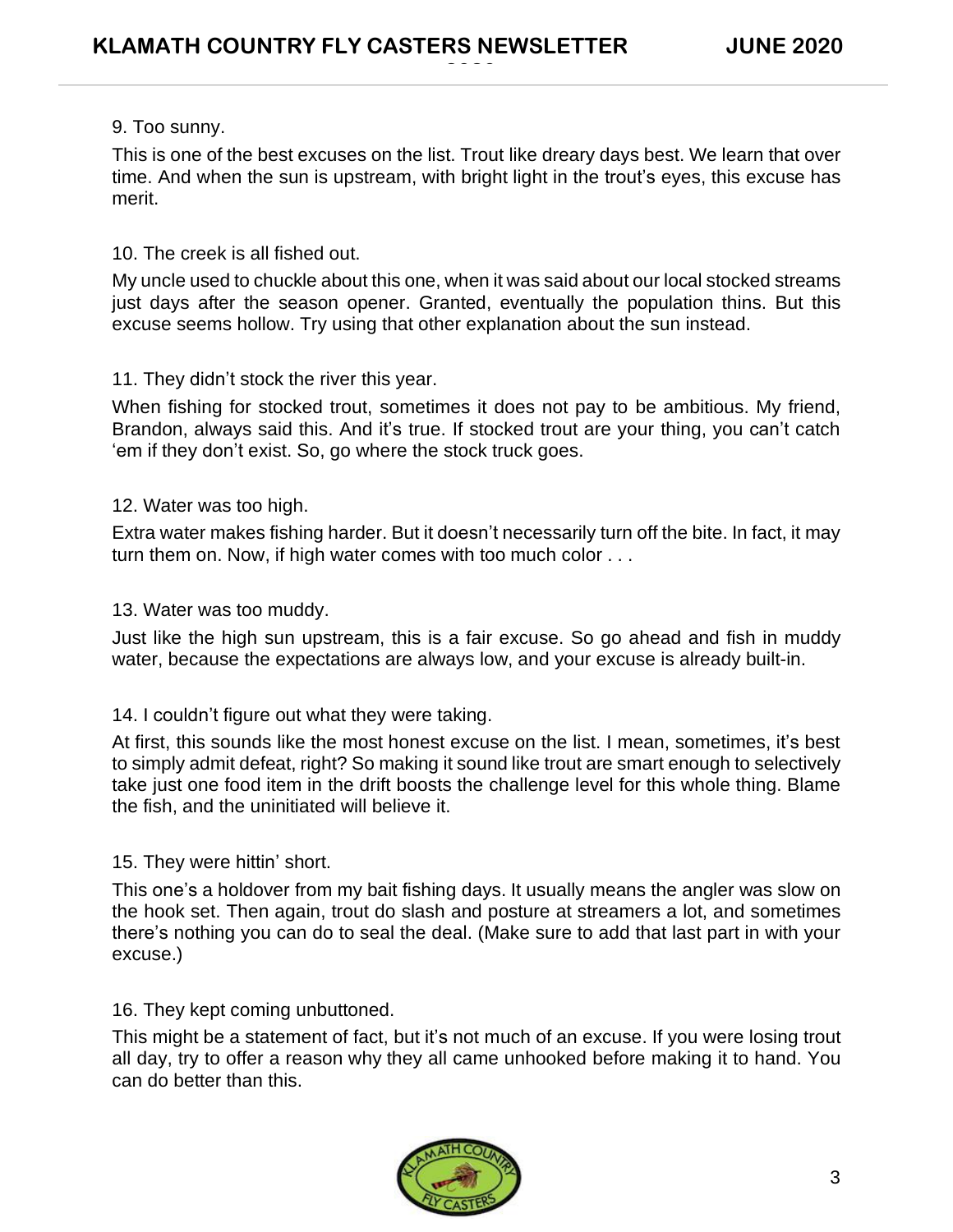#### 17. I think my hooks weren't sharp enough.

That's mostly your fault for either buying cheap hooks, \$1 flies from a third world country, or not bringing a hook hone. (They make those, by the way.)

**2020**

#### 18. The river was crowded.

Nice try. But this fails to acknowledge all the times when the river was crowded and you still caught a pile of fish. This one also makes it sound like you lack the ambition to find less popular access areas.

#### 19. I just didn't fish well.

Ding, ding! We have a winner. This one is kind of pathetic, but as long as it doesn't come off as whiny, the sheer honesty here might make a good impression.

#### 20. It was raining.

Nope. So what. That's why you bought the \$259 Goretex raincoat. Also, never forget this fun fact: Fish love water.

21. I got to the stream too late.

This is another honest account of a real problem. Well done. Say it with a sigh and an expression that indicates you've learned your lesson. Sell it hard.

#### 22. Too much snow-melt.

Not a bad complaint. This is a real thing. Melting snow filling the river with cold water on a warm day can shut down the bite. It's especially true in freestone streams — but not always. So, link this excuse to a secondary reason.

#### 23. I must have been fishing behind John Hyde.

This one is always good for a chuckle. So it's a good distraction. Deliver this line, and then immediately pivot the conversation away from fishing.

#### 24. I didn't have them dialed in today. (The Sloop Special)

Nice work, subtly shifting half the blame over to the fish and making fishing sound more complicated than it is. Well done.

25. I was working on my technique.

Here's another excuse from the big bag of I wasn't really trying to catch fish today.

26. I let my fishing buddy hit all the good spots.

Solid stuff here. You just represented yourself as a selfless friend who sacrifices his own enjoyment to see his buddy smile. That's a good strategy.

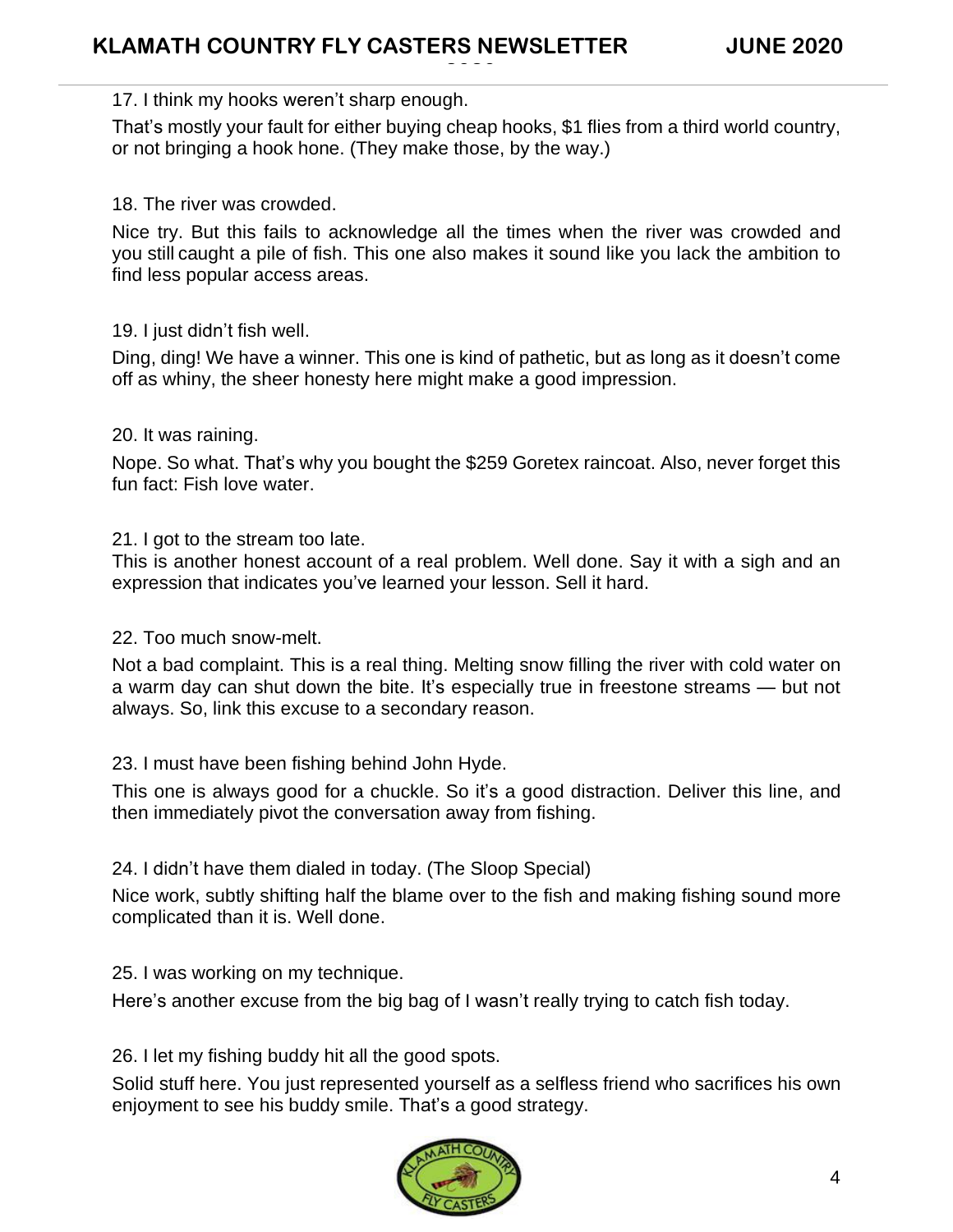27. I wasn't worried about catching them. I was just trying to move fish with big streamers to see what was in the river.

Yes, people actually say this. The streamer junkies have a lot of built-in excuses.

**2020**

28. It was the low pressure, high pressure, warm front, cold front, etc. Talk about the barometric pressure. Bury them with science.

29. The Solunar calendar predicted this!

Again, impress them (or bore them) with pseudo-science.

30. I was fishing marginal water that doesn't hold many trout.

Act like it was your plan not to catch trout in the first place, because you knew there weren't many fish there. Now you're an explorer! See how good that is?

31. I didn't have my two weight, twelve-foot fly rod, so I couldn't euro nymph. See? It's not your fault. Blame it on a lack of specialized gear.

32. The river is getting too much angler pressure these days, and the trout are off. If you believe this, go fish somewhere else.

33. I could have caught a bunch of trout, if I really wanted to.

This is known as the Austin classic. Act indifferent about it. Maybe you were out there for a higher purpose. Maybe trout were hardly on your mind. Be vague about the details and get philosophical about things

Does anyone have a different excuse to add to the list? Submit your excuses to [kcflycasters@gmail.com](mailto:kcflycasters@gmail.com) and we'll include it in next month's newsletter.

The above Article was submitted to the Newsletter by Marie Ganong – Thank You Marie.

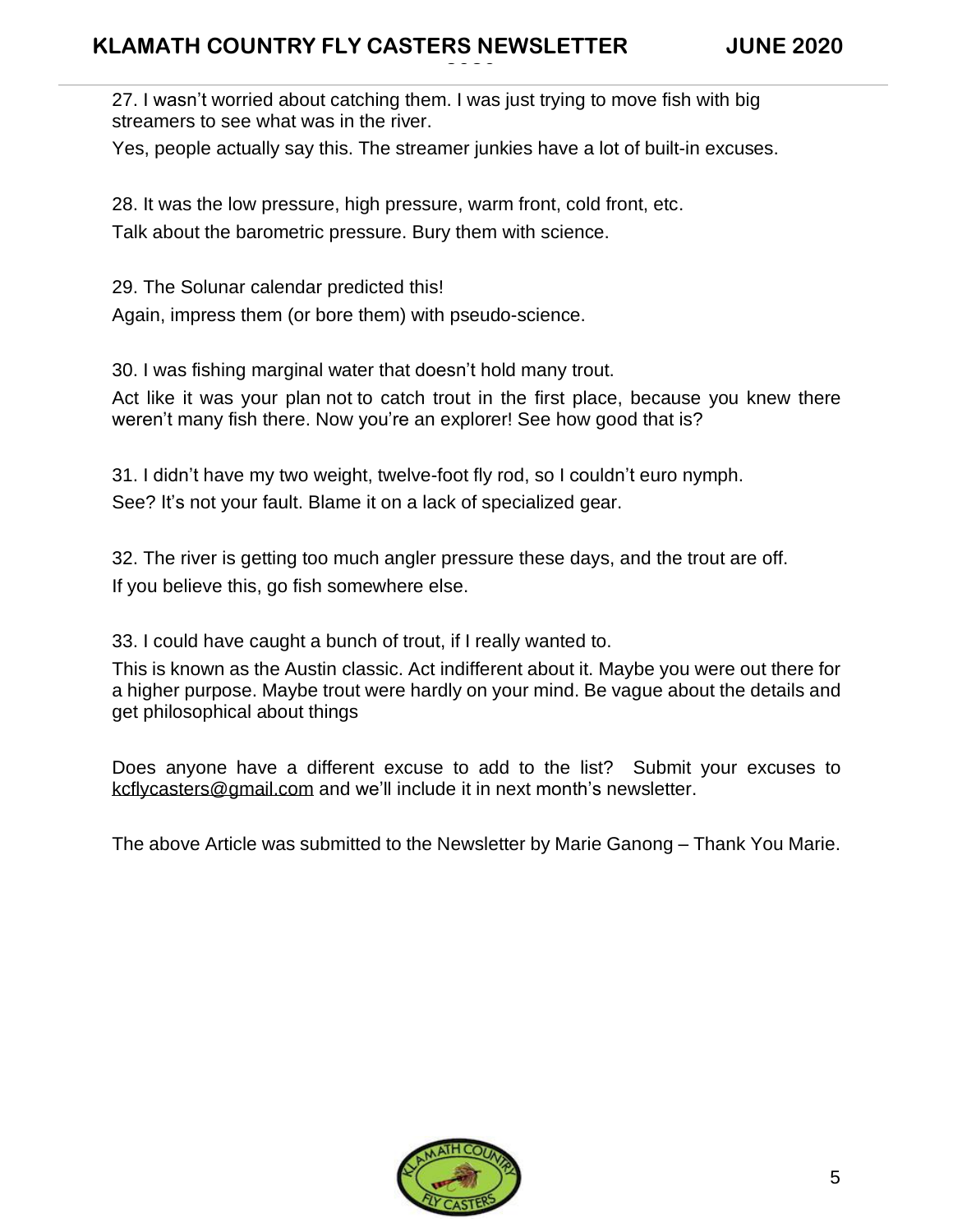#### **CALENDAR**

June 6th - Annual Club Fly Casting Clinic at Moore Park Canceled

Aug 30th - Annual Club BBQ at Yamsi Ranch Still Scheduled

Sept 15th - Annual Club Fundraiser Auction – At Running Y Conference **Center** 

Oct 20th – Monthly Club Meeting if it will be held. Watch for updates

Nov 15th – Monthly Club Meeting if it will be held. Watch for updates

Dec 15th – Club Christmas Party if it will be held. Watch for updates

#### **OFFICERS AND BOARD**

**John Krueger** [jk@timefliesoutfitters.com](http://jk@timefliesoutfitters.com/) President

**Lois Krueger** [lk.timefliesoutfitters@yahoo.com](mailto:lk.timefliesoutfitters@yahoo.com) Vice President/President Elect

> **Marie Ganong** [http://mganong@aol.com](http://mganong@aol.com/) **Treasurer**

**Carl Gurske** [http://carlgurske@gmail.com](http://carlgurske@gmail.com/) **Secretary** 

**Carol Ann Meadows** [meadows.carolann@gmail.com](http://meadows.carolann@gmail.com/) Past President

> **Peter Calvo** nogndr@petercalvo.com Board Member

**Jim Eiman** [jieiman@gmail.com](mailto:jieiman@gmail.com) Board Member

**Bob Kingzett** [bobk@wendtff.org](mailto:bobk@jeld-wen.com) Board Member

**Kevin Westfall** [kevincwestfall@gmail.com](mailto:kevincwestfall@gmail.com) Board Member

### **THE KCFC MISSION STATEMENT**

**2020**

We, the Klamath Country Fly Casters, out of a vital interest in the sport of fly fishing, do hereby join to promote fly fishing as a method of angling, to encourage youth to learn this method of angling, and to promote and participate in meetings to educate all persons in the many aspects of fly fishing as a sport. We agree to make every effort to protect and improve fishing resources in our area by encouraging the practice of catch and release fishing of wild, native fish and by supporting fly fishing organizations in other areas in the overall quest for improvement and perpetuity of fishing resources.

The members of the board of Klamath Country Fly Casters put forth this statement:

"We invite people to become board members of the Klamath Country Fly Casters who wish to promote a healthy and harmonious sense of collegial spirit within the environmental milieu of our board. We on the board, choose to care for the well-being of board members, Club members, and for our fly-fishing community. We ask those who want to be board members to practice positive intervention, to work harmoniously with other board members, and to be willing to promote well-being amongst fellow members of the Klamath Country Fly Casters and our community."

#### **COMMITTEES**

Conservation: Vacant Education: Greg Williams Fly Tying: Ralph Carestia Membership: Mark Kelley Outings Coordinator: Kris Henry Programs: Bob Kingzett Social Events & Auction: Lois Krueger Monthly Raffle: Marie Ganong ORCFFI Club Representative, Newsletter Editor, Budget and Communications: Dale Zemke

Regular KCFC meetings are held on the third Tuesday of the month, September through May, at the Waffle Hut 106 Main Street, Klamath Falls. Dinner starts at 6:00 with the meeting beginning at 7:00. Board members, please be there at 5:00.

The KCFC website is: [www.klamathcountryflycasters.com](http://www.klamathcountryflycasters.com/)

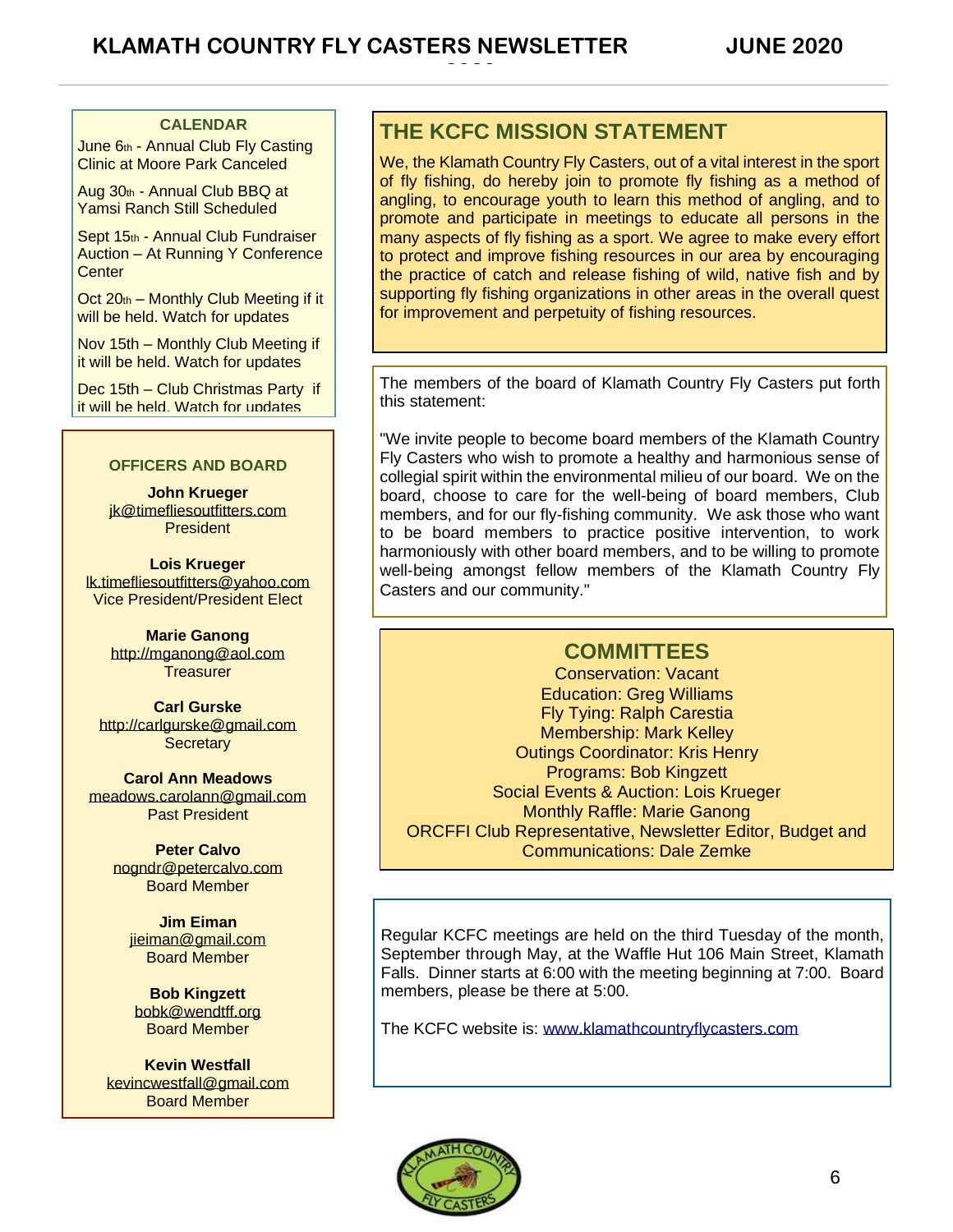## **PRESIDENT'S MESSAGE** from John Krueger

I hope everyone had a great Memorial Day, I myself visited Memorial Park Cemetery, what an experience for me. We also had a few friends over for a hotdog feast, with social distancing of course.

**2020**

Most of all I miss our meetings on Tuesdays, I miss seeing each and every one of you. I hope to resume for our fall meetings....fishing however Hyde Lake was open and we had great time. It's a great fishery I recommend it highly. I look seeing all in fall if all goes well.

## **NOTE ABOUT CLUB PICNIC** from Lois Kruger

KCFC picnic! As of right now we still plan to have our annual club picnic on Sunday, August 30th at Yamsi Ranch. As it gets closer I will we asking for RSVP's. If anything changes those plans, I will be sending out an email.

I hope you are well and enjoying this beautiful warm weather.



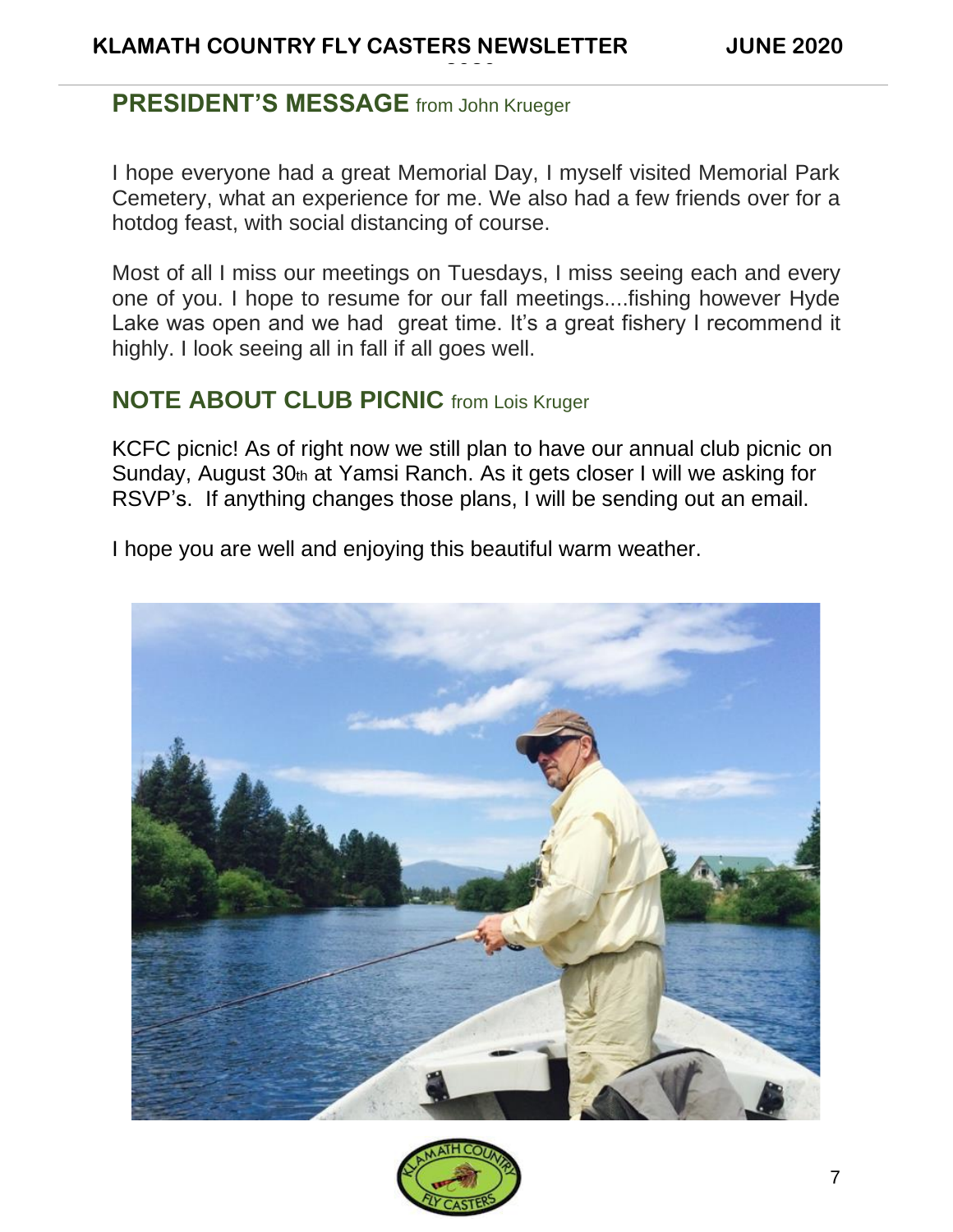# **MEMBER'S PHOTO GALLERY:**

**2020**

Harry and Mary Returned to Juanita Lake, CA for some solitude and fishing:



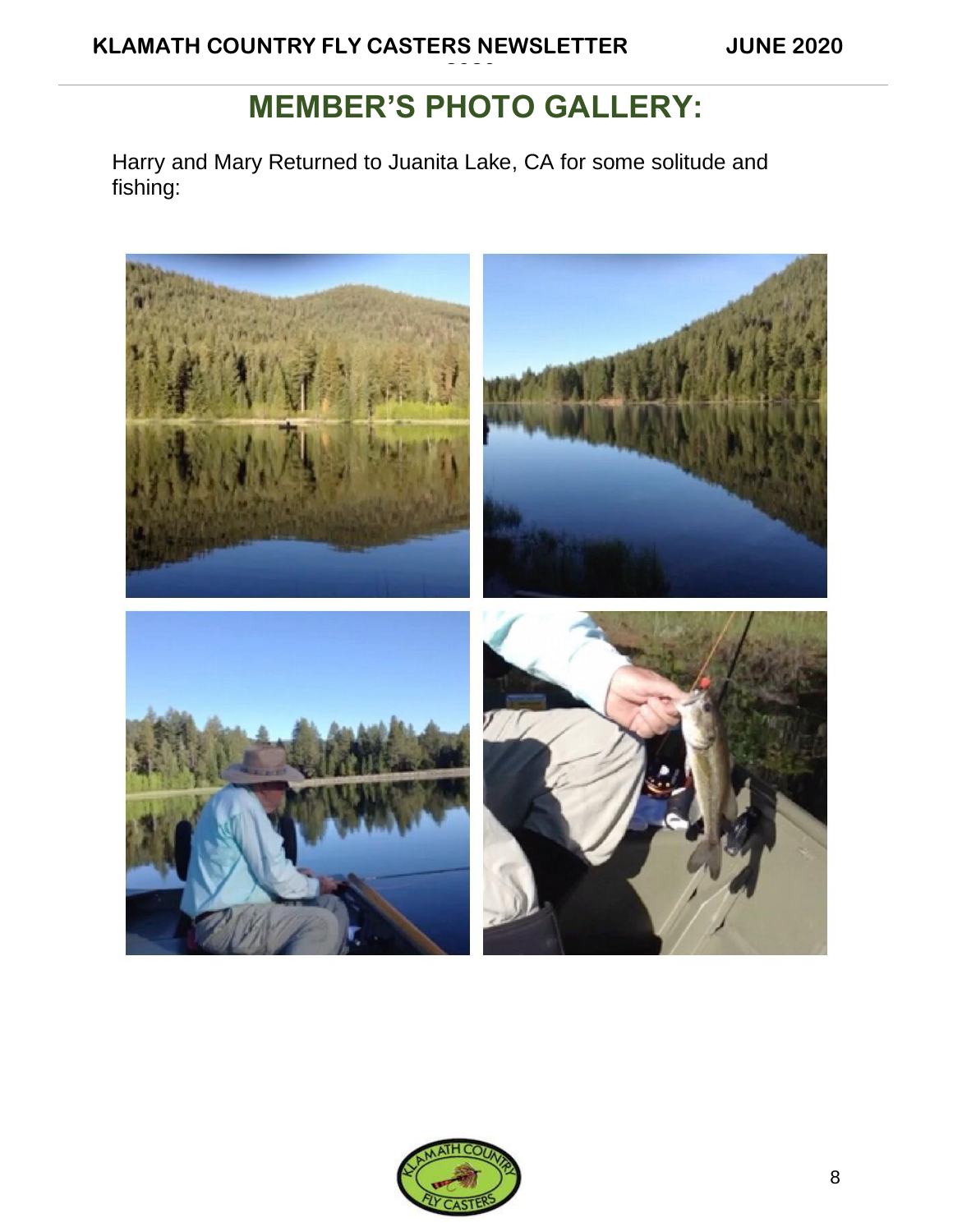# **Tippet to Hook Size Chart:**

**2020**

The table below shows the corresponding tippet weights and hook sizes to balance the presentation of the fly. Use this chart just as a guideline. The tippet choice should be made by considering the following factors:

| Tippet "X"<br>Size | <b>Tippet</b><br><b>Diameter</b> | LB. Test         | <b>Hook Size</b> |
|--------------------|----------------------------------|------------------|------------------|
| 0X                 | .011"                            | 15 lb.           | $1/0$ to $2$     |
| 1X                 | .010"                            | $13$ lb.         | 4 to 8           |
| 2X                 | .009"                            | 10 <sub>1b</sub> | 6 to 10          |
| 3X                 | .008"                            | $8$ lb.          | 10 to 14         |
| 4X                 | .007"                            | 6 lb.            | 12 to 16         |
| 5X                 | .006"                            | $3.5$ lb.        | 14 to 18         |
| 6X                 | .005"                            | $2.5$ lb.        | 16 to 22         |
| 7X                 | .004"                            | $1.5$ lb.        | 22 to 28         |

The air-resistance of the fly: If the fly is thick or bushy, choose the heavier tippet for that hook size, and conversely, if the fly is sparse choose a lighter tippet sizes.

The spookiness of the fish: If the fish are interested in your fly but making last minute refusals, try lengthening your tippet slightly or changing it to one size smaller. Note: air-resistant flies tend to spin fine tippets into a birds nest.

The desired action of the fly: Sometimes the desired action of the fly will override hook size as the determining factor in tippet selection. Ex: a streamer will sometimes have a better jigging action if fished on a lighter than normal tippet (within reason).

The size/strength of the fish being targeted – Sometimes this trumps all other considerations.

![](_page_8_Picture_9.jpeg)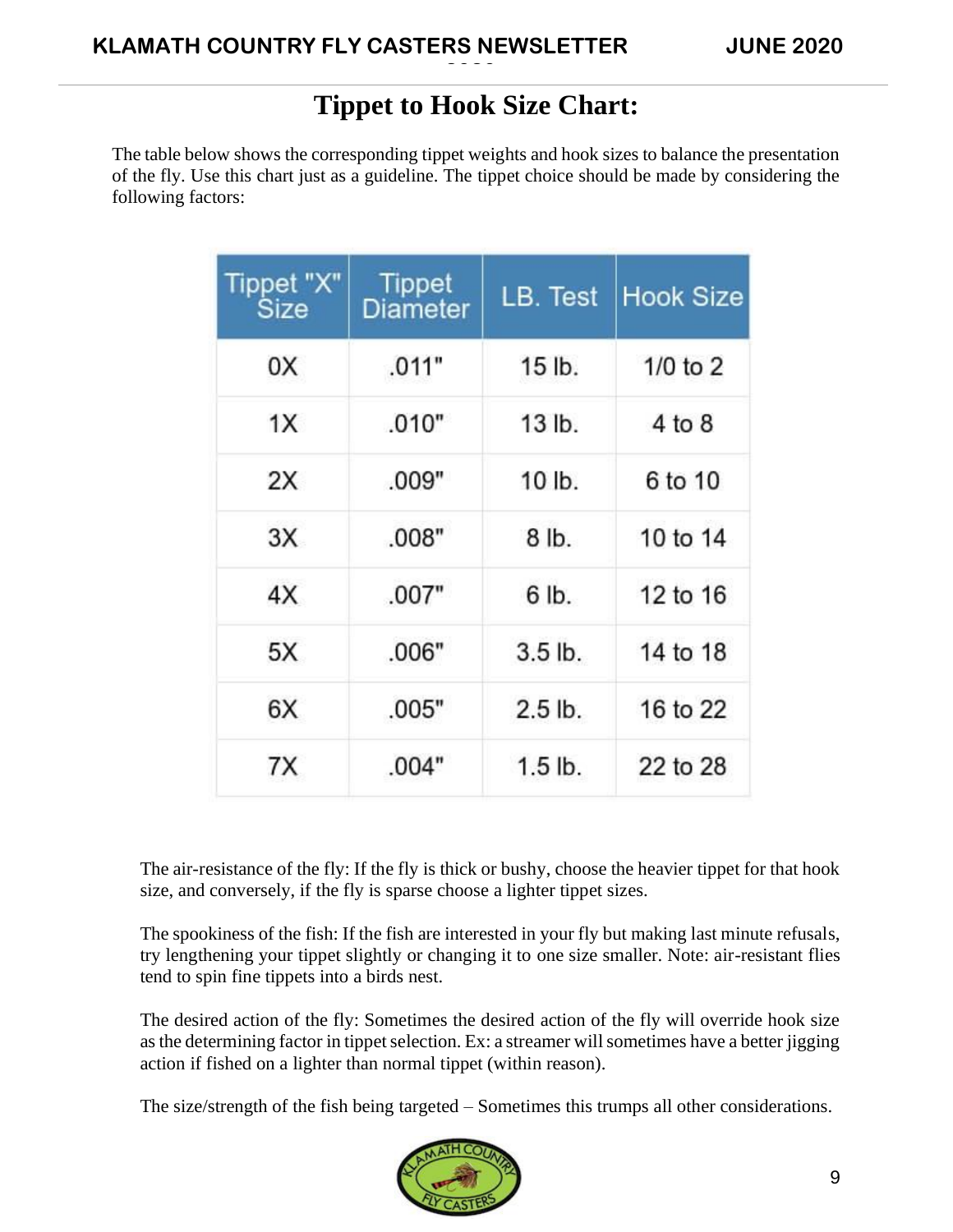## **KLAMATH COUNTRY FLY CASTERS NEWSLETTER JUNE 2020**

**2020**

# **Hooked on Fish** by Dale Zemke

## **Oven-roasted Black Cod (Sable Fish)**

*from myrecipes.com https:/[/www.myrecipes.com/recipe/oven-roasted](http://www.myrecipes.com/recipe/oven-roasted-black-cod)[black-cod](http://www.myrecipes.com/recipe/oven-roasted-black-cod)*

Serves: Makes 2 servings

#### Ingredients

2 tbsp butter, softened 2 tsp fresh lemon juice 1 tsp minced fresh chives 2 tsp capers 1 lb fingerling potatoes,halved 2 garlic cloves,minced 1/4 tsp salt 1/4 tsp coarsely ground black pepper 2 tsp olive oil, divided 4 bacon slices 1 (12-oz or 2 6-oz) black cod fillet (about 1 to 1 1/2 inches thick) Garnish: freshchives

![](_page_9_Picture_8.jpeg)

![](_page_9_Picture_9.jpeg)

#### Preparation Steps

- 1. Preheat oven to 400°. Combine first 4 ingredients in a small bowl; set aside.
- 2. Microwave potatoes in a large glass bowl covered with plastic wrap on HIGH 4 minutes. Drain potatoes, if necessary, and stir in garlic, salt, pepper, and 1 teaspoon olive oil. Set aside.
- 3. Cook bacon in a large cast iron or ovenproof skillet over medium-high heat until crisp; remove bacon, and drain on paper towels, reserving 1 teaspoon drippings in skillet.
- 4. Add remaining 1 teaspoon olive oil to skillet over medium-high heat; add cod fillet, and cook 1 minute on each side.
- 5. Spoon reserved potatoes around cod; bake 3 minutes.
- 6. Remove from oven, and spread reserved butter mixture over fish. Return to oven; bake 5 more minutes or just until fish flakes with a fork and is opaque in the center.
- 7. Sprinkle with cooked bacon; garnish, if desired. Serveimmediately.

I get my Sable Fish (Black Cod) by ordering it on line. Email me at dale zemke@yahoo.com if you want information about the family owned company I order from. They are a good source for very good wild Alaska Salmon, Black Cod and Halibut.

![](_page_9_Picture_19.jpeg)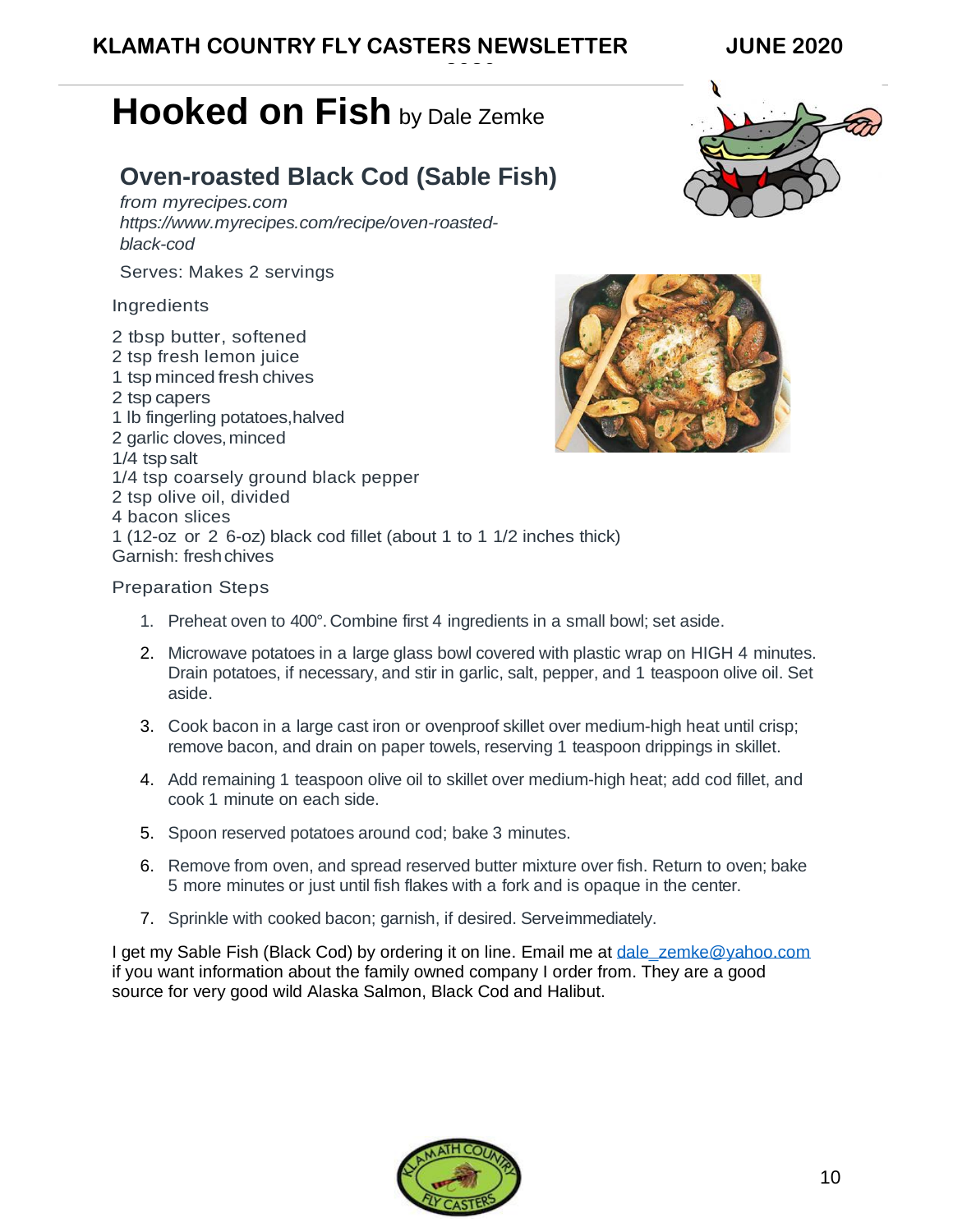# **Fishing with Club Members:**

If you decide to go fishing and would like some company, take some club members fishing with you. Contact Kris Henry at 541-880-8105 or [http://kj9henry@gmail.com](http://kj9henry@gmail.com/) and give about 4 days' notice of the fishing event to provide time to get the word out. Leave Kris your telephone number or email so that others can contact you about going fishing with you. Kris will then see that the word of the event gets out in a club-wide email to announce your invitation to go fishing, and he will have those interested contact you directly.

**2020**

# **Reminder - the following offer PAID MEMBERS of the Klamath Country Fly Casters Club discounts when making a purchase**

Parker's Rod & Gun Rack at 7364 S 6th St offers a 10% discount on purchases when a current club membership card is presented

The Ledge at 369 S 6th St provides a 10% discount on purchases when a current club membership card is presented.

Timeflies Outfitters at 541-539-1505 or [jk@timefliesoutfitters.com](mailto:jk@timefliesoutfitters.com) offers up to a 15% discount on fly tying materials & tools as well as all fly fishing gear & flies, to current members of the Club.

![](_page_10_Picture_8.jpeg)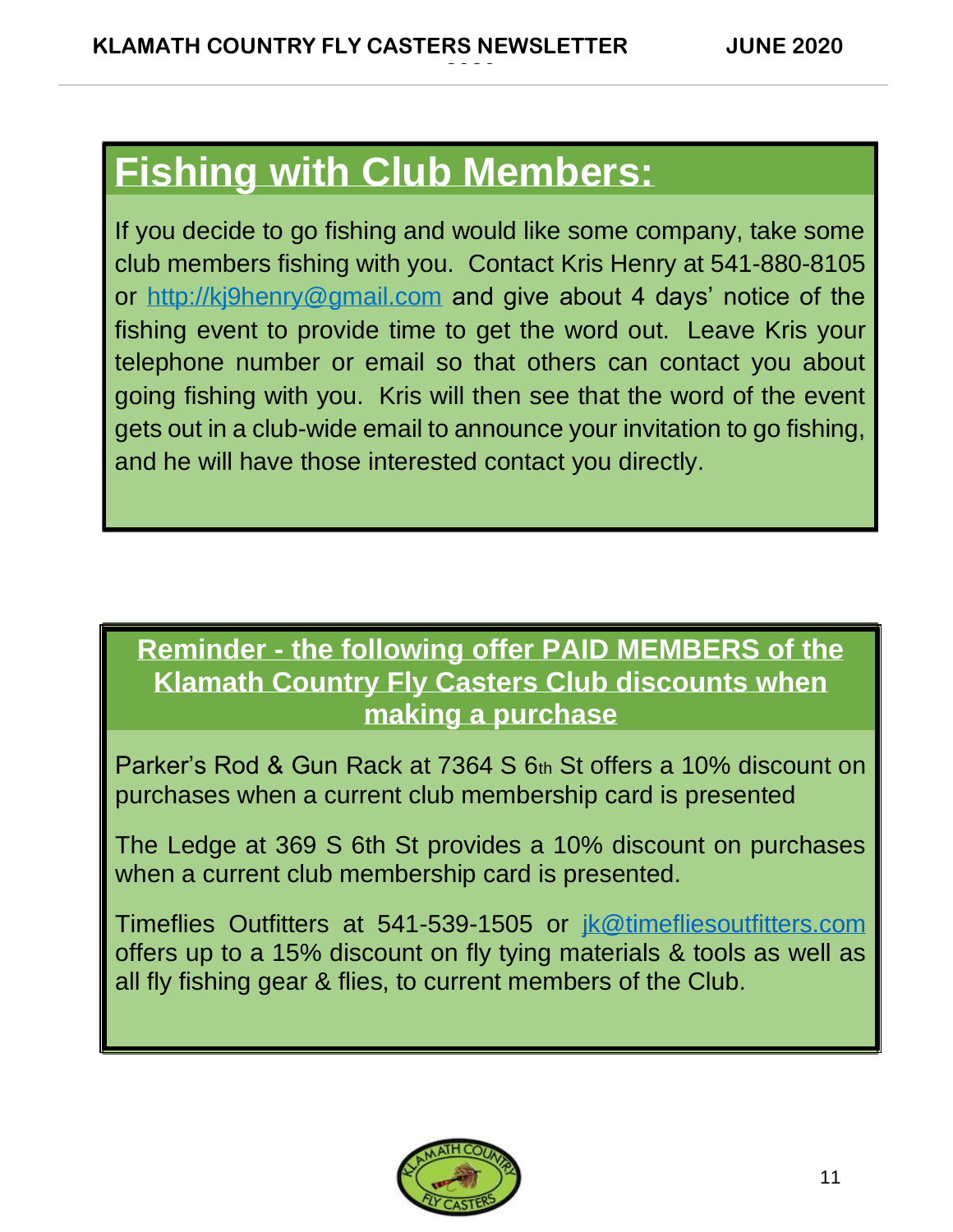# **INDISPENSABLE FLIES, by Ralph Carestia**

**2020**

### Birchell's Hatching Midge

![](_page_11_Picture_4.jpeg)

Birchell's hatching midge is a beautiful little emerging midge with a parachute wing, so you can see it amid the others.

Midges are aquatic insects related to mosquitos and very in size from very small (size 22) to larger sizes (size 16). Often a midge hatch can be a prolific to the point when it's difficult to determine your fly from the rest on the water, especially in the Klamath basin. This midge fly pattern can solve the problem.

Midges rise to the surface as pupae and struggle slowly through the surface film while the pupa's body dangles vertically below. This is the most common stage for trout to take, though the adults may be useful at times too. Midge pupae account for much of the mystifying midsummer spring creek action on evenings when no bugs seem to be in the air or on the water, yet trout are rising everywhere and ignoring one's flies.

Despite the tiny size of Chironomid midges, trout can be very selective to their size and color. Remember that a difference of a single hook size in the tiny sizes is a very large percentage difference and very noticeable by the trout. Netting some of the real insects before choosing a fly is surely a good idea, but it's easier said than done.

Recipe:

| HOOK:   | TMC 248Size #16 - #20                  |  |
|---------|----------------------------------------|--|
| THREAD: | Black 70 Denier (match fly body color) |  |
| WING:   | Post White Calf Body hair              |  |
| TAIL:   | Grey Z-Ion for Black                   |  |
| BODY:   | <b>Black Thread</b>                    |  |
| Rib:    | <b>Small Silver wire</b>               |  |
| HACKLE: | Medium Dun                             |  |
| Thorax: | Dun superfine Dubbing                  |  |
| WING:   | Post White Calf Body hair              |  |
|         |                                        |  |

![](_page_11_Picture_11.jpeg)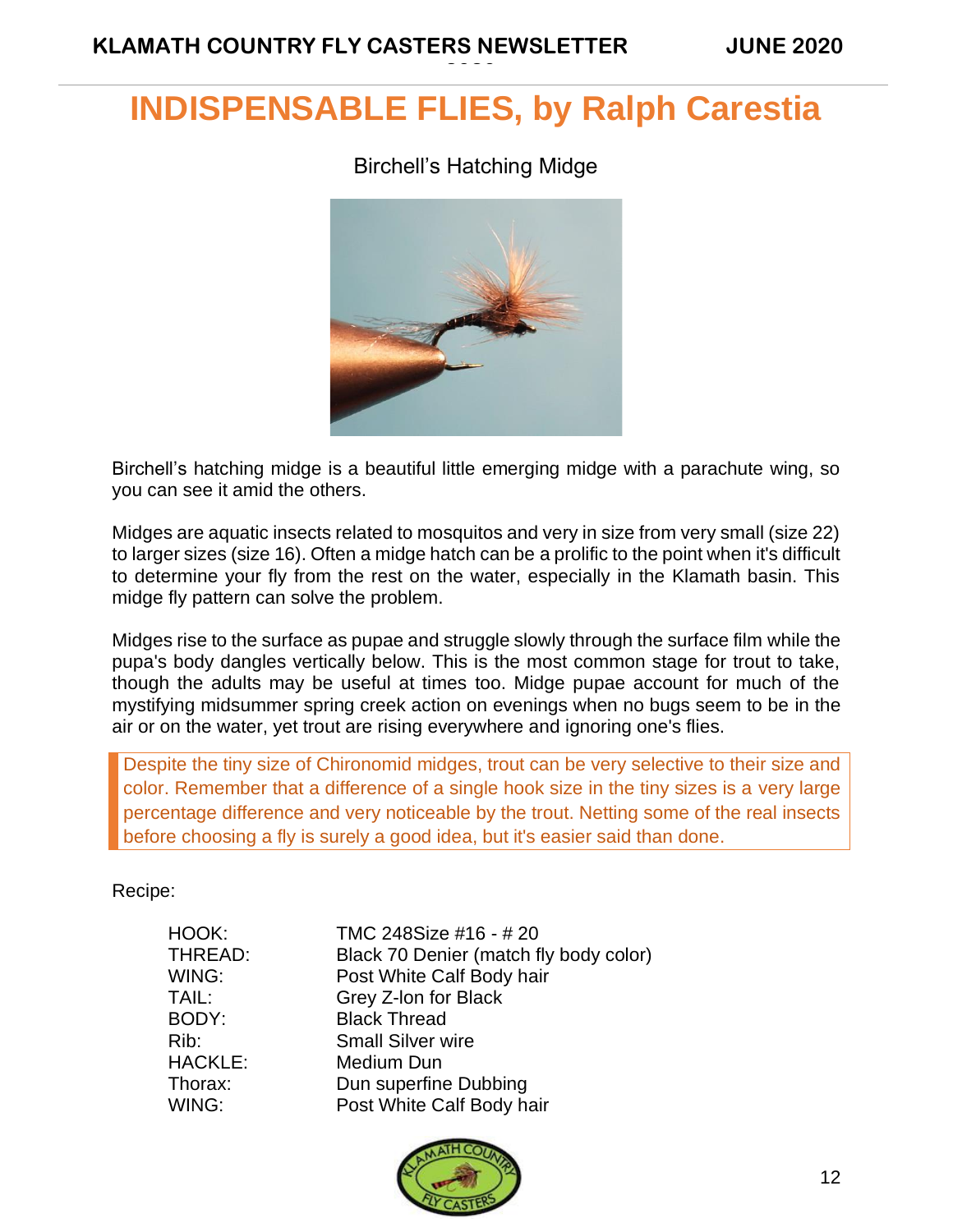#### **Instructions**

**1.** Attach the thread at the eye of the hook and wrap a smooth thread base to the midpoint on the hook. Return the thread to about the ¼ point from the eye.

**2020**

![](_page_12_Picture_4.jpeg)

**2.** Cut, clean and stack a large clump of calf hair. Be sure to remove all the short fibers and stack the bunch into a nice even clump. Measure this clump of hair against the shank so it is about a shank length long. Tie the calf body hair and cut the butt ends from the calf hair at an angle and form a smooth thread base over the tapered butts.

![](_page_12_Picture_6.jpeg)

**3.** Tie in a sparse clump of grey Z-lon at the base of the wing and wrap back over it to the bend so it sticks out the back of the hook like a tail.

![](_page_12_Picture_8.jpeg)

![](_page_12_Picture_9.jpeg)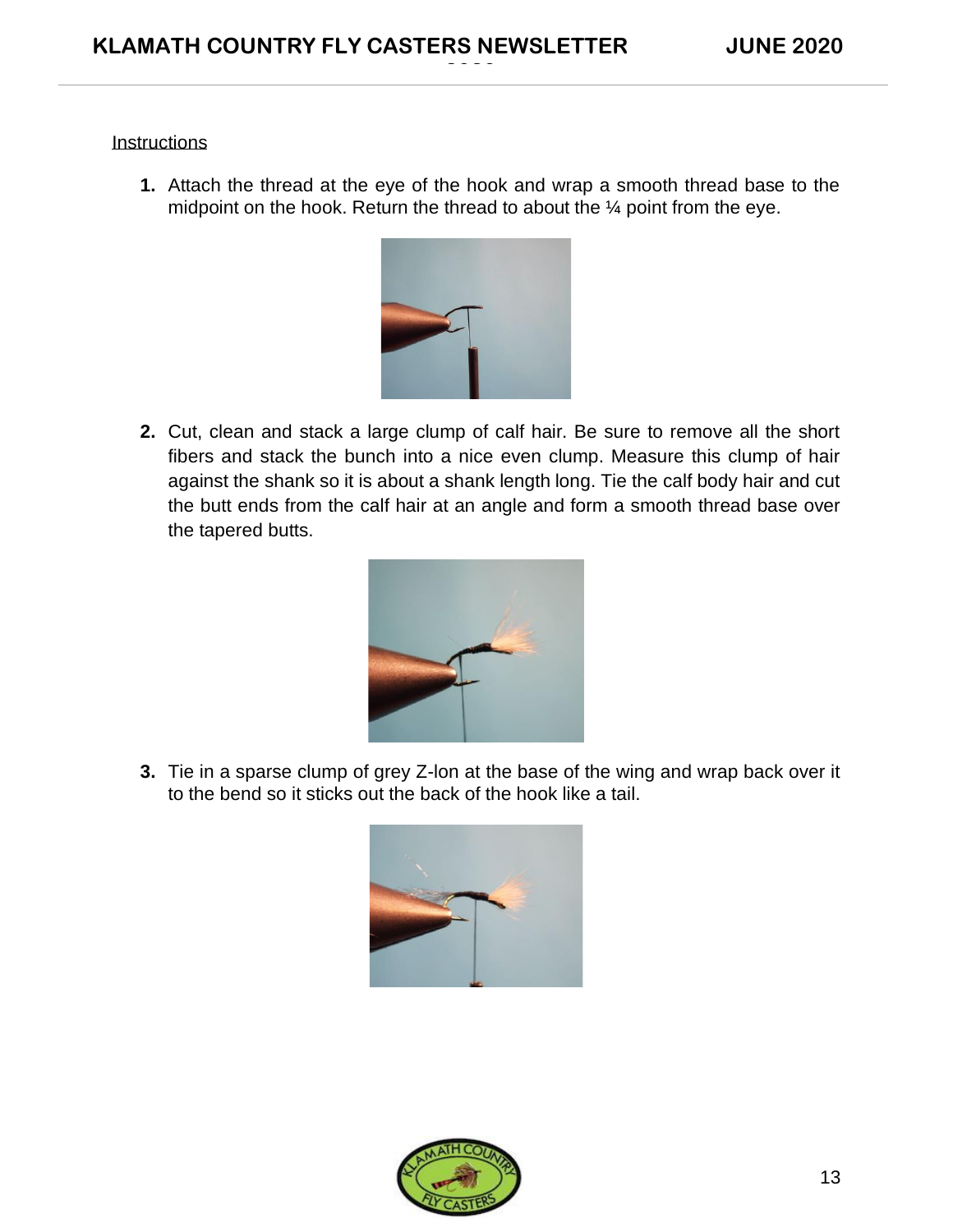**4.** Tie in a small section of BR size silver wire extending off of the back of the hook shank to be used to rib the lower body of the fly later. Wrap the thread forward to just behind the calf hair wing creating a somewhat smooth tapered underbody.

**2020**

![](_page_13_Picture_3.jpeg)

**5.** Wrap the Silver wire forward up the tapered body in the same direction that you wrapped the thread for the body.

![](_page_13_Picture_5.jpeg)

**6.** Select a medium dun saddle hackle that has barbs about equal to one and a half hook gaps. Peel the hackle fibers from the bottom of the feather, leaving the bare stem exposed for about half a hook shank length. Tie the feather in right behind the wing, by this bare stem, and wrap back over it tightly to the base of the wing. Wrap the thread around the wing post and the hackle stem from the base of the wing post up to the top of the wing post.

![](_page_13_Picture_7.jpeg)

![](_page_13_Picture_8.jpeg)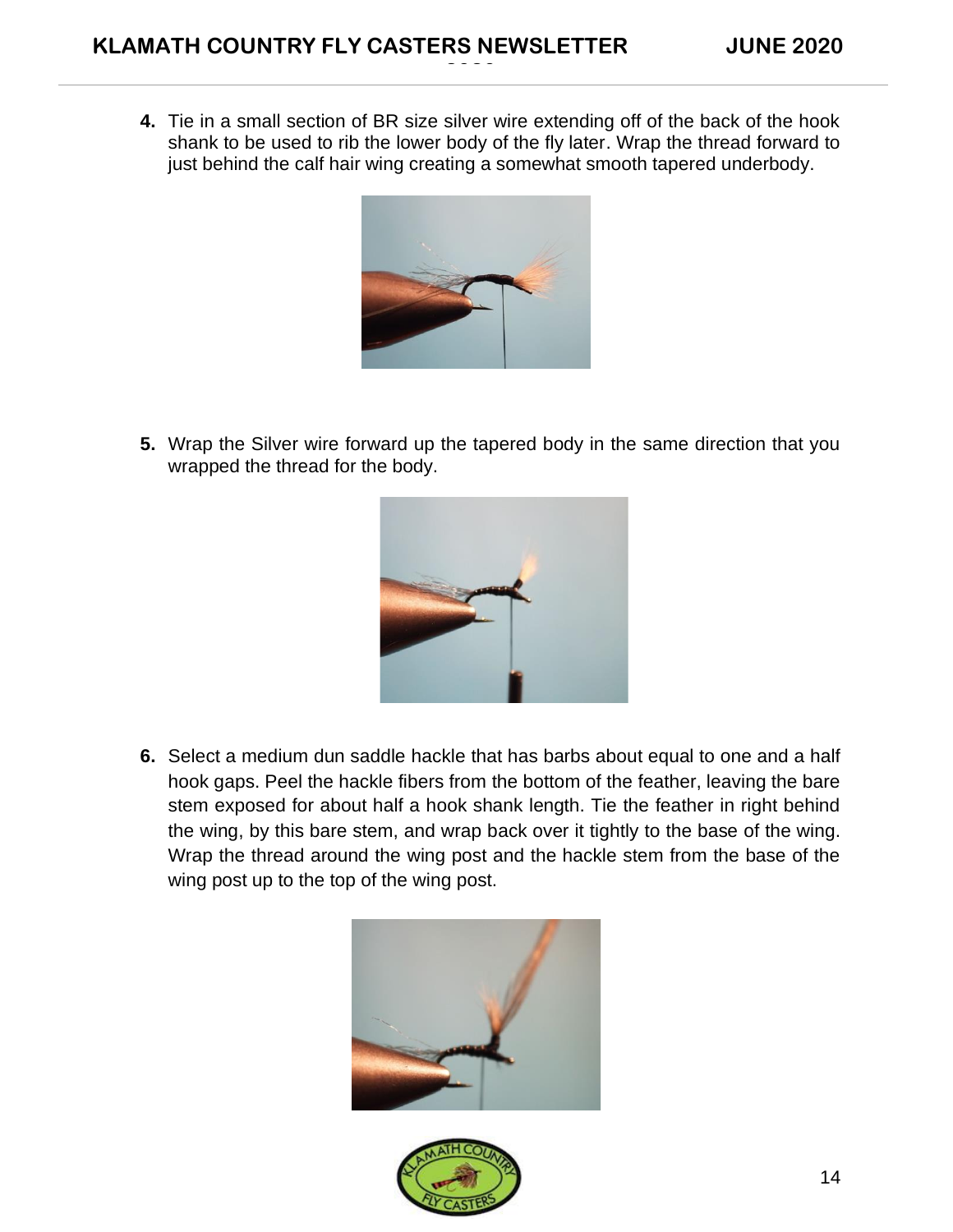**7.** Apply a strand of dun superfine dubbing to the thread. Begin wrapping this dubbing immediately behind the hook eye, and wrap back, crossing to the backside of the wing, and building an elongated oval-shaped thorax.

**2020**

![](_page_14_Picture_3.jpeg)

**8.** Grab the tip of the hackle feather with your hackle pliers and pull the feather out over the hook eye. You want to bend the feather over backwards so the inside of the feather will face up as you wrap. Wrap the feather from the top of the post to the bottom, one turn under the last for a total of about 5 turns and tie off.

![](_page_14_Picture_5.jpeg)

**9.** Whip-finish the thread by setting up the whip finisher and working the knot in around the hook shank but under the hackle fibers.

![](_page_14_Picture_7.jpeg)

![](_page_14_Picture_8.jpeg)